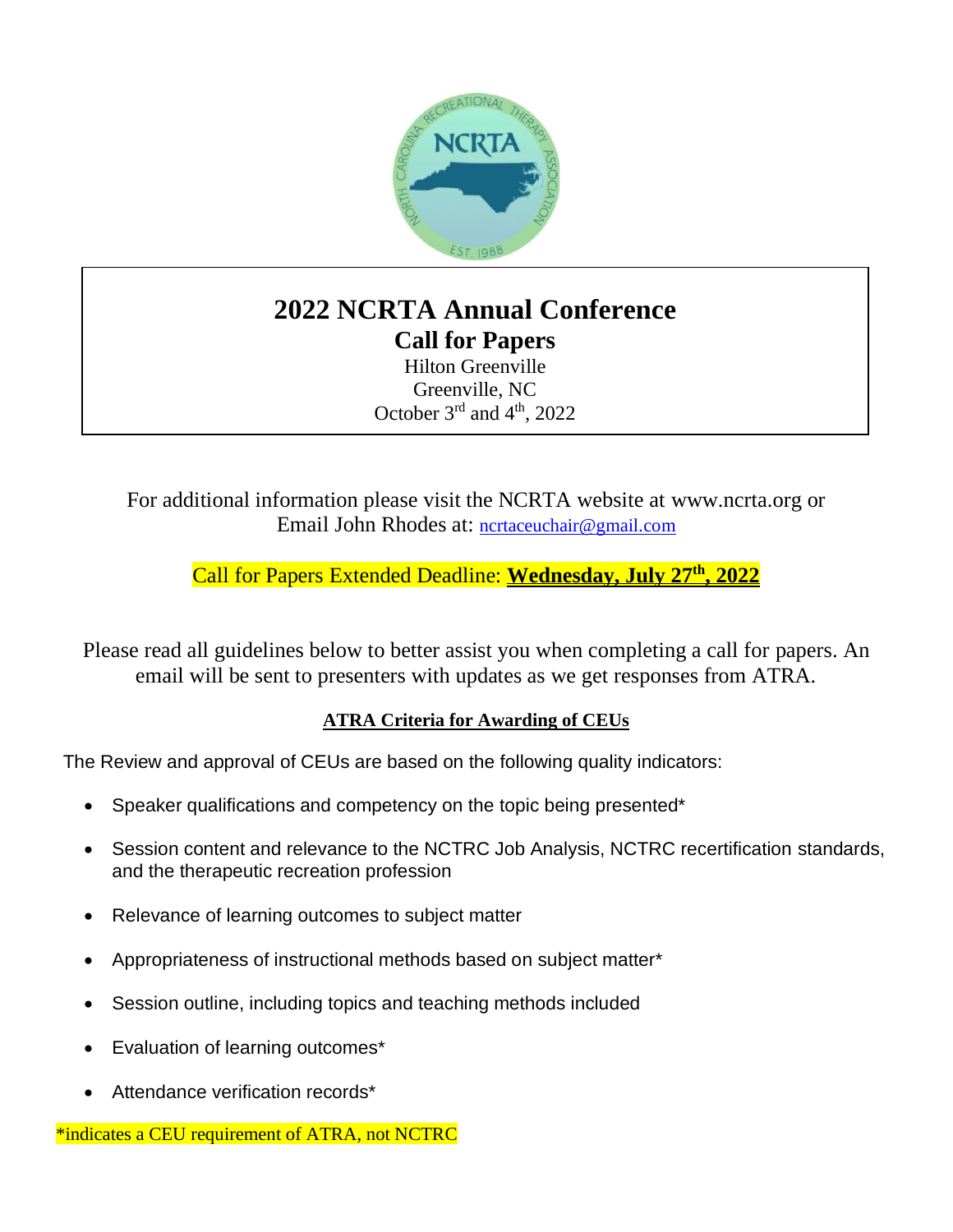#### **SPEAKER NAME(S):** NOTE: One speaker per presentation will be allowed free registration

#### **Speaker Name & Titles to Appear on Brochure:**

#### **SESSION PROPOSAL**

**Title of Session:** 20 words of less; descriptive of content; related to NCTRC job analysis

**Session Description:** 150 words of less; descriptive of content; related to NCTRC job analysis

**Speaker Qualifications:** Maximum of 2-page vitae or resume, OR 400 word biographical sketch (briefer bios and references are not acceptable) Describe qualifications to present this topic

**Instructional Methods:** Instructional methods used in session (e.g., lecture, discussion, interactive, debate, panel, experiential, etc.)

#### **Preferred Room Set Up:**

#### **Preferred Time for Session:**

**Learning Outcomes:** Provide measurable learning outcomes for each session; Related to NCTRC job Analysis.

### *Examples of acceptable learning outcomes below:*

*By the end of the session the CTRS will be able to:*

- *1. Identify three benefits of performing evidence-based TR practice*
- *2. Perform an internet search for a clinical question related to TR practice.*
- *3. Provide an example of using evidence-based practice in daily TR service delivery.*

*Examples of unacceptable learning outcomes:*

### *Participants will:*

- *1. Improve knowledge of the topic*
- *2. Understand public policy*
- *3. Gain an understanding of the dementia practice guideline*
- *4. Participate in discussion*
- *5. Learn how to have fun!*

| <b>Target Audience (circle all that apply):</b> Entry level Professional Educator |  |  |  | Student |
|-----------------------------------------------------------------------------------|--|--|--|---------|
|-----------------------------------------------------------------------------------|--|--|--|---------|

NOTE: Sessions geared only to students will not be reviewed by ATRA and NCTRC for CEU approval.

**Session Outline:** Provide a detail session outline of content and methodology.